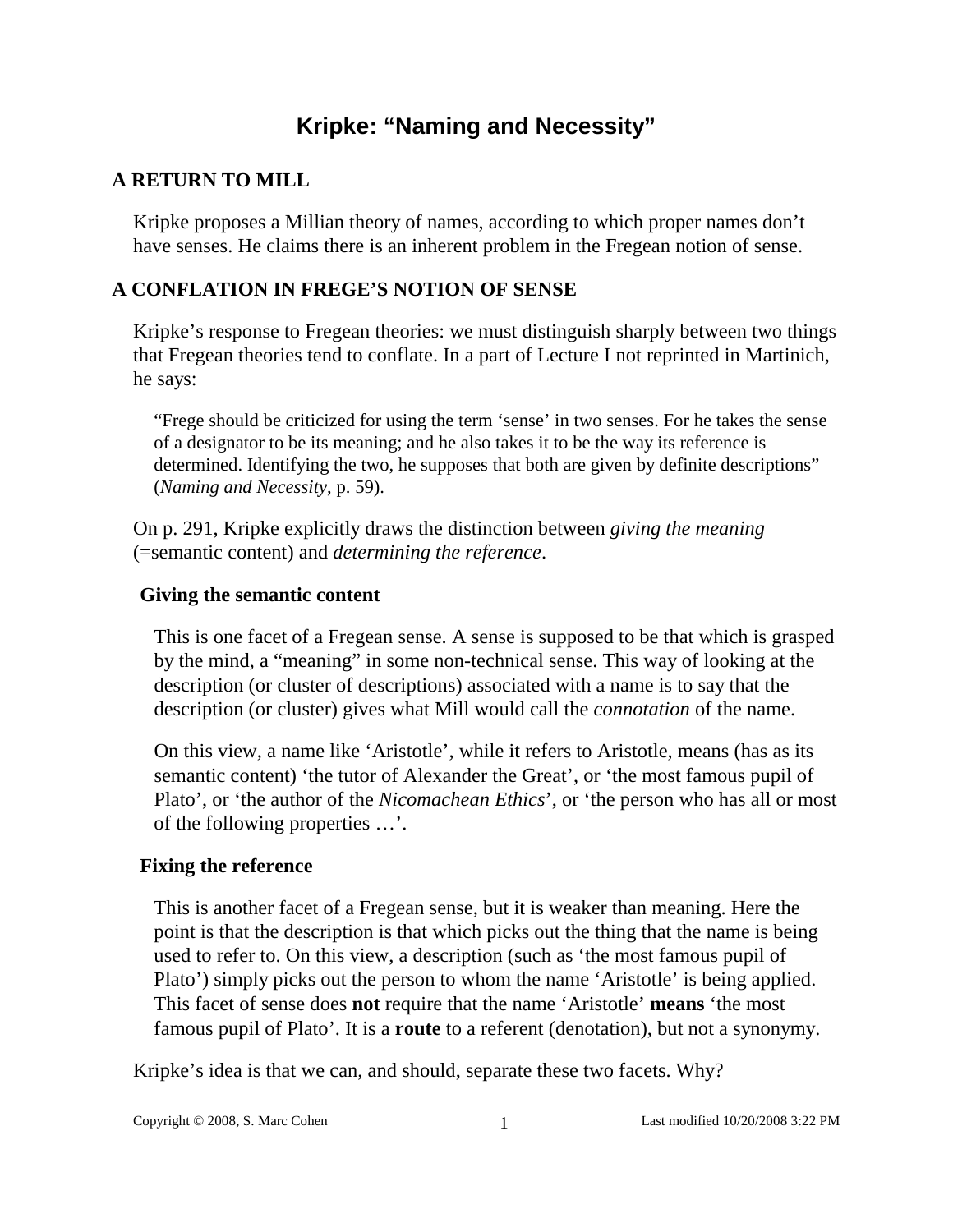### **Why fix the reference without giving the semantic content?**

If the Fregean view of names were correct, some claims that seem to be contingent would turn out to state necessary truths, and would be knowable *a priori*.

Example:

(1) Aristotle was a student of Plato.

is a contingent truth. But if 'Aristotle' simply **means** 'the most famous student of Plato', then (1) is synonymous with:

(2) The most famous student of Plato was a student of Plato.

But (2) is a necessary truth, and can be known *a priori* to be true. Given that Plato was a teacher, we don't have to conduct an empirical study to determine whether Plato taught Plato's students. But anything synonymous with a necessary truth is itself a necessary truth. So, (2) is necessary, so is (1).

But if a name's associated description(s) only fix the reference, but don't provide the semantic content, of a name, we will be able to resist this unpalatable conclusion. For if 'Aristotle' and 'the most famous pupil of Plato' don't have the same meaning, then (1) and (2) are not synonymous, and may well express different propositions

(2) may be necessary, but (1) is contingent.

# **A PRIORITY VS. NECESSITY**

Kripke also sharply distinguishes between two notions that are often run together.

# *A Priori*

This is an **epistemological** concept: what we can know **independent of experience** (vs. *a posteriori*, what can be known only empirically, through experience.)

# **Necessary**

This is a **metaphysical** concept: what is **true in every possible world** (vs. contingent: what could have been otherwise, true in some, but not all, possible worlds.)

It has been a commonplace in philosophy to think these two notions coincide, even if they are not synonymous. That is, it is a commonplace to think that if it can be known *a*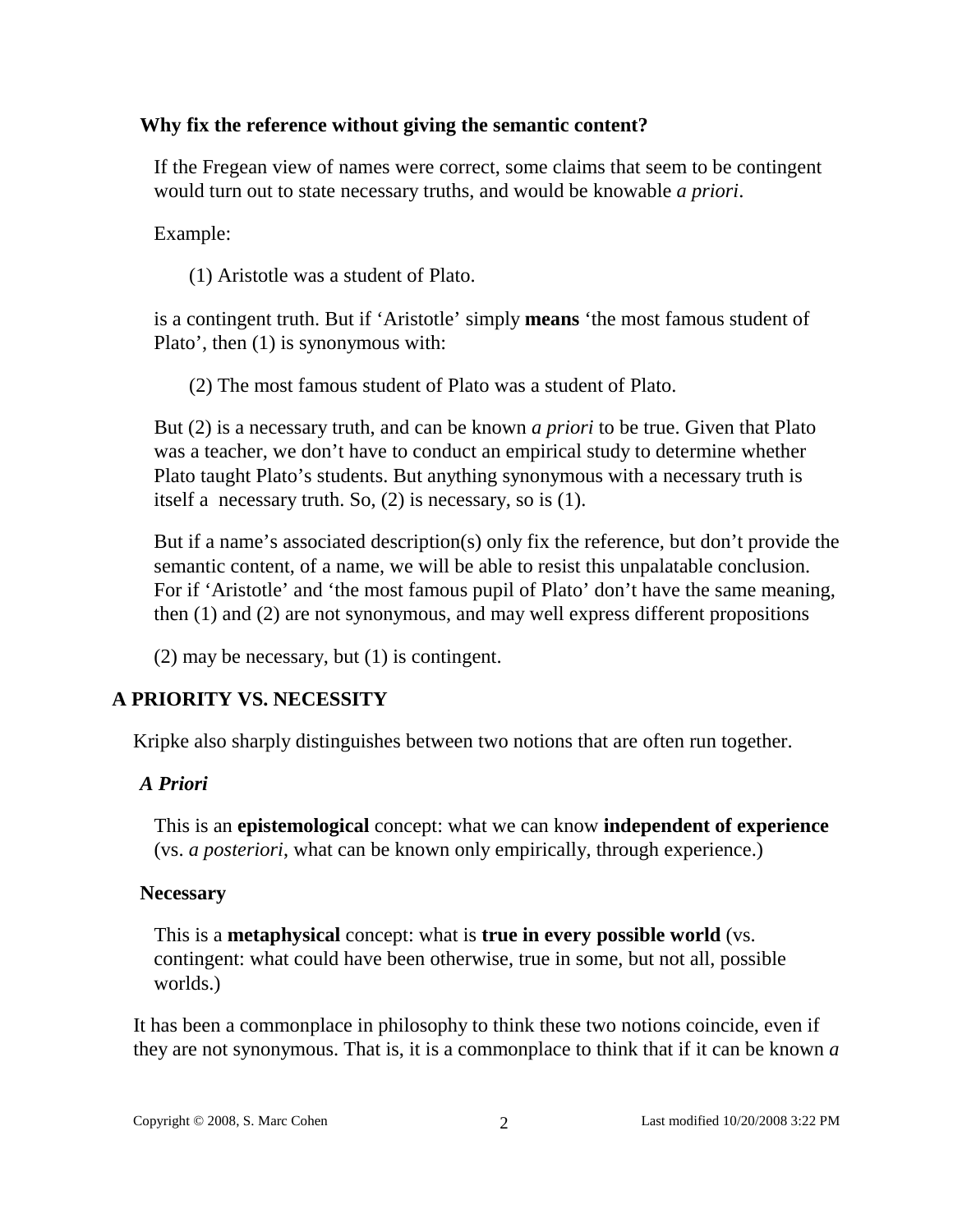*priori* that *p*, then it is necessary that *p*, and that if it is necessary that *p*, then it can be known *a priori* that *p*.

## **The traditional picture looks like this:**

| Necessary <i>a priori</i>  | Necessary a posteriori  |
|----------------------------|-------------------------|
| Contingent <i>a priori</i> | Contingent a posteriori |

where the **two shaded boxes are empty**.

Against this, Kripke argues that there can be **necessary** *a posteriori* truths, and that there can be **contingent** *a priori* truths. Examples:

# **Necessary** *a posteriori*

Goldbach's conjecture: every even number greater than 2 is the sum of two primes.

Fermat's theorem: ' $x^k + y^k = z^k$ ' has no solution in the domain of integers for any *k* greater than 2.

[To these, Kripke will add, in lecture III (not reprinted in Martinich), the following examples:

'Gold has atomic number 79'  $\text{Var} = H_2O'$ 'This table is made of wood'.

Kripke's position is that **every** identity statement whose terms are **proper names** is a necessary truth if it is true at all, even though most such statements are known empirically, *a posteriori*.]

# **Contingent** *a priori* **(examples omitted in our excerpts)**

'The standard meter stick is one meter long' (*Naming and Necessity*, p. 54). 'Water boils at 100º C' (*Naming and Necessity*, p. 56).

These claims may seem bizarre. To understand them, we must get clear on Kripke's concept of a **rigid designator**.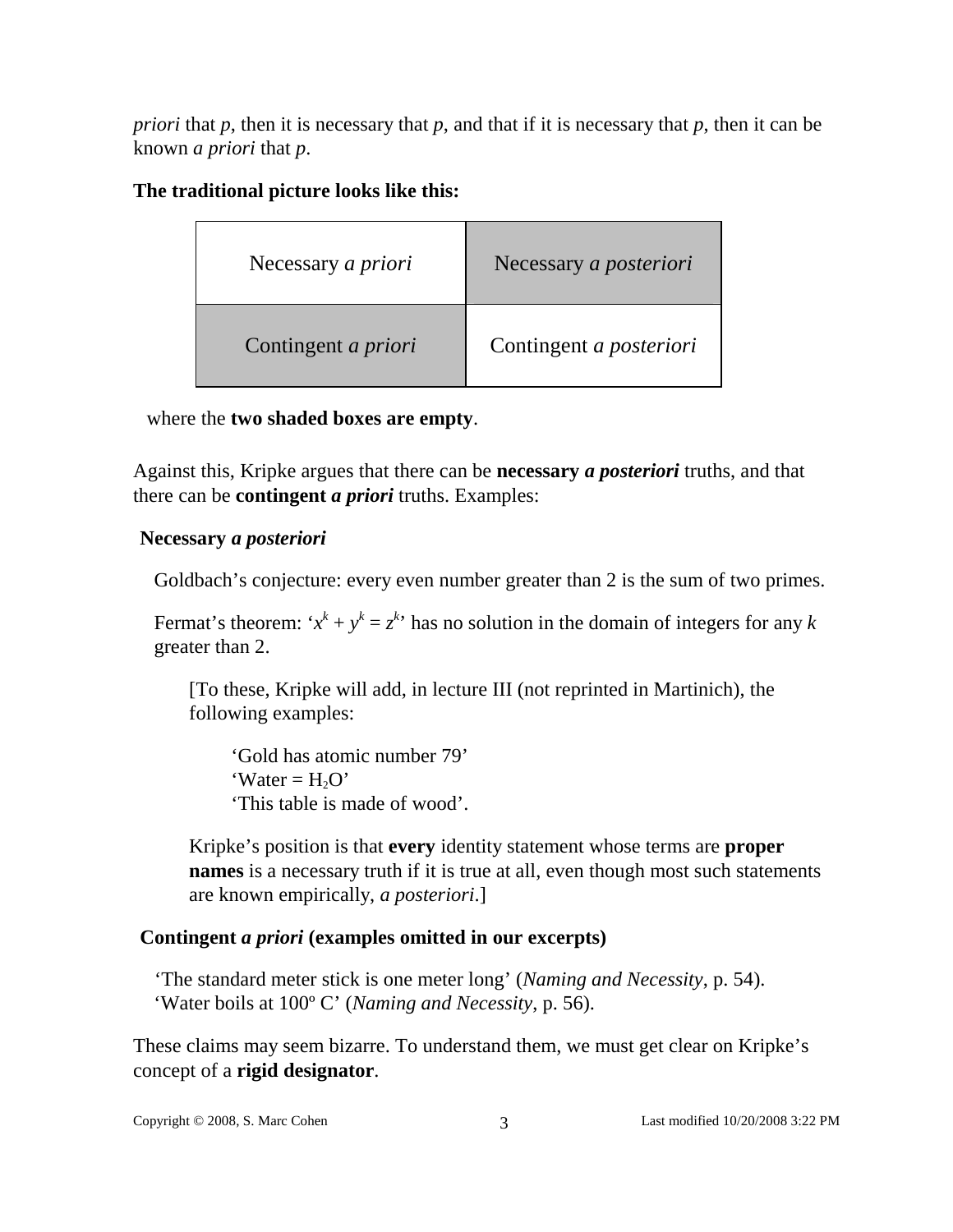### **THESIS: NAMES ARE RIGID DESIGNATORS**

Kripke calls both names and descriptions 'designators'. And he makes clear (p. 290) that he is considering descriptions as used **attributively** (as Donnellan would put it). A **rigid designator**, he tells us, designates the same object in every possible world. A **nonrigid designator** designates different objects in different possible worlds.

### **Possible worlds**

A possible world is simply a way things might have been. It is **not** something that can be seen through a telescope or visited on a space ship. The terminology, Kripke admits, is misleading. It might better be called *a possible state of the world* or a *way things might have been* or a *counterfactual situation*.

Kripke makes this clear in the preface to the monograph version of *Naming and Necessity*, p. 15:

I will say something briefly about 'possible worlds'. … In the present monograph I argued against those misuses of the concept that regard possible worlds as something like distant planets, like our own surroundings but somehow existing in a different dimension, or that lead to spurious problems of 'transworld identification'. Further, if one wishes to avoid the *Weltangst* and philosophical confusions that many philosophers have associated with the 'worlds' terminology, I recommended that 'possible state (or history) of the world', or 'counterfactual situation' might be better. One should even remind oneself that the 'worlds' terminology can often be replaced by modal talk—'It is possible that …'

### **Rigid designators**

'The inventor of bifocals' is a **nonrigid** designator. In the actual world, it designates Benjamin Franklin. But, things might have gone differently, and Franklin might not invented bifocals. They might have been invented by someone else. In this case, the description 'the inventor of bifocals' would designate someone other than Franklin. (Of course, the description would still have exactly the same **meaning** — it would just designate a different person.)

But 'Benjamin Franklin' is (according to Kripke) a rigid designator. There is no way things might have gone according to which Franklin would not have been Franklin. He might have been a very different sort of person, but he wouldn't have been someone else.

Kripke introduces two important caveats (see p. 296) that tend to make the notion of a rigid designator a little more complicated: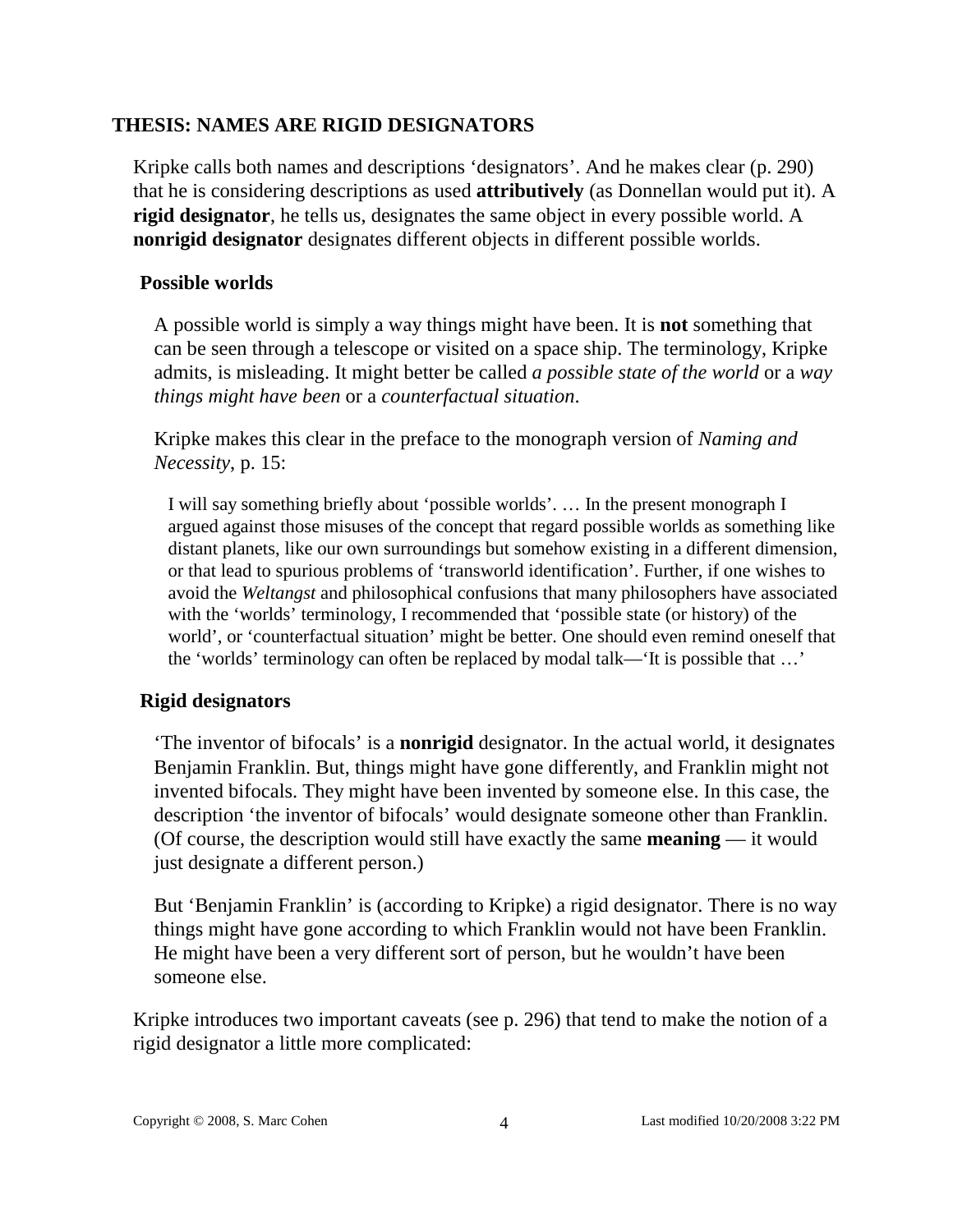- 1. The object denoted by a rigid designator does not have to **exist** in every possible world. (It does not have to be a necessary object.) Benjamin Franklin might never have existed, but still the name 'Benjamin Franklin' is a rigid designator; it designates the same object in every possible world. (There are some possible worlds — ones in which Franklin does not exist — in which the name 'Benjamin Franklin' simply does not designate anything that exists in that world.)
- 2. The claim that a designator is rigid does **not** mean that we can't imagine a possible world in which that designator is used differently from the way it's actually used. We can imagine a world in which a different set of parents named a different person 'Benjamin Franklin'. But that would **not** be a world in which someone **else** was (as **we** use the name) Benjamin Franklin.

As Kripke stresses, it's the way *we* use the designator in question that determines which object, in a possible world, it designates. The way *we* use the expression 'the inventor of bifocals' (attributively) it designates, with respect to a given possible world, whoever invented bifocals in that world. So in the actual world, it designates Franklin. In another possible world, it designates Spinoza. In yet another possible world, it designates no one. (Imagine a possible world in which there were no bifocals, or in which they were found growing on trees.)

It is certainly possible that Benjamin Franklin might have had a different name. Suppose his parents had decided to name him 'Richard'; and suppose that there was also at the same time a potato farmer in Maine named 'Benjamin Franklin'. In this situation, the name 'Benjamin Franklin' designates a potato farmer in Maine. So isn't this a counterfactual situation in which Benjamin Franklin was a potato farmer in Maine, and not a statesman living in Philadelphia?

No. This response misunderstands Kripke's idea. It is not at issue how people, in the counterfactual situation we are imagining, used the name 'Benjamin Franklin'. **We** use the name 'Benjamin Franklin' to pick out the object we are placing in a counterfactual situation, and then attempt to answer questions about that object. Hence, with respect to the possible world under discussion, we would evaluate these propositions as follows:

| 1. Benjamin Franklin is named 'Benjamin Franklin'. |  |
|----------------------------------------------------|--|
| 2. Benjamin Franklin is named 'Richard Franklin'.  |  |
| 3. Benjamin Franklin is a potato farmer in Maine.  |  |

4. A man named 'Benjamin Franklin' is a potato farmer in Maine. **T**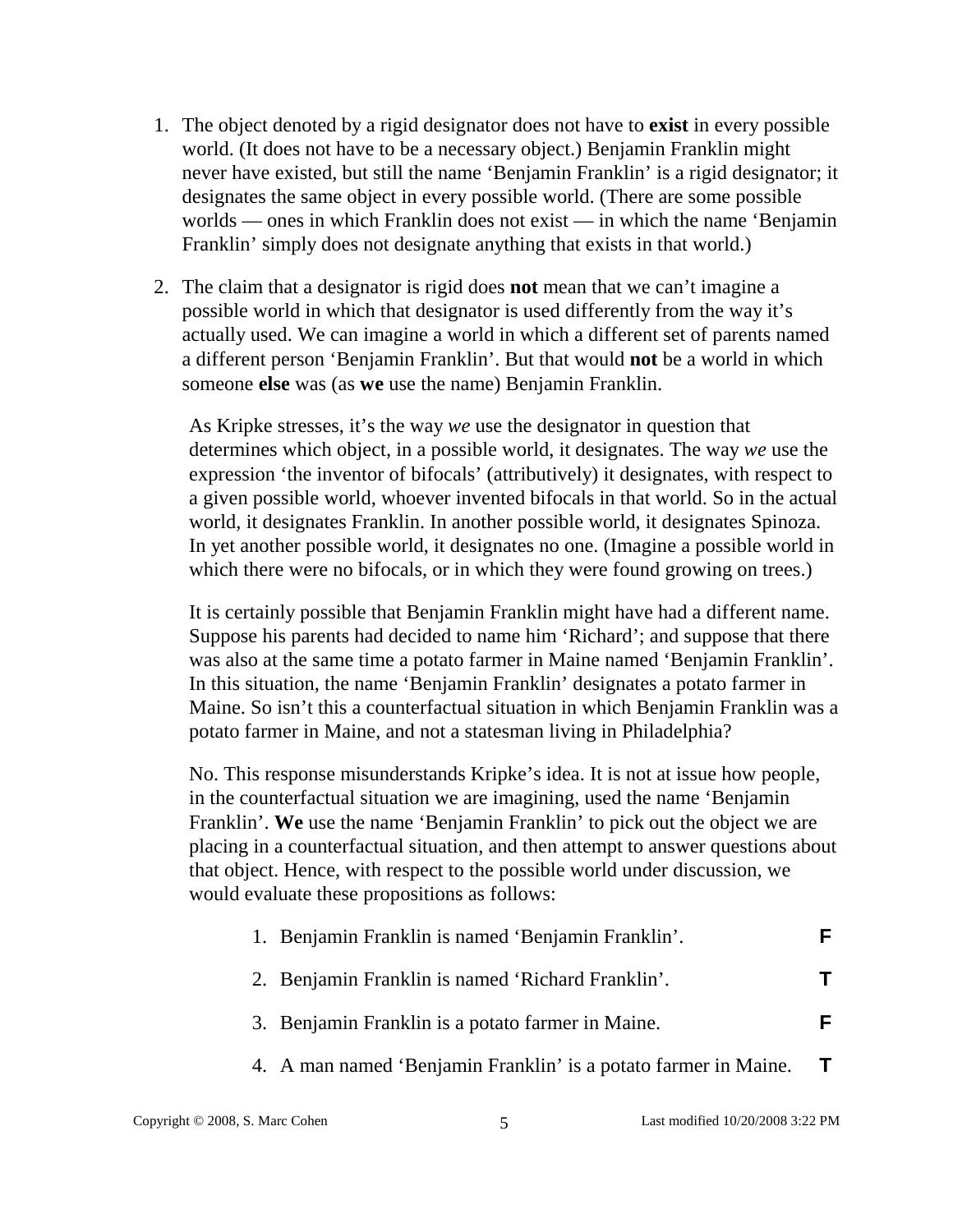# **AN AMBIGUITY IN 'RIGID DESIGNATOR'?**

Kripke seems to use the term 'rigid designator' ambiguously. Compare his formulation on p. 293, right, middle, with the one on p. 293, right, bottom. This gives us two possible definitions:

- 1.  $\alpha$  is rigid<sub>1</sub> iff  $\alpha$  designates the same object in every possible world.
- 2.  $\alpha$  is rigid<sub>2</sub> iff  $\alpha$  designates the same object in every possible world in which that object exists.

One might consider a third possibility as giving the idea that Kripke is getting at (cf. Putnam, p. 311):

3.  $\alpha$  is rigid<sub>3</sub> iff  $\alpha$  designates the same object in every possible world in which  $\alpha$ designates anything at all.

A denoting phrase may be rigid in one of these senses but not in another. Consider a denoting phrase constructed out of a proper name and a description, e.g., 'the politician Nixon'. This is to be understood to mean:  $(lx)(x)$  is a politician  $\wedge x =$  Nixon).

This is obviously not rigid<sub>1</sub>, since there are worlds in which it does not denote anything at all.

And it is not rigid<sub>2</sub>, since it does not designate Nixon in worlds in which Nixon exists but is not political. (Imagine a world in which Nixon became a druggist and never went into politics at all.)

But it is rigid<sub>3</sub>, since it designates Nixon in any world in which it designates anything. (It designates Nixon in the worlds in which Nixon is a politician, and has no designation in worlds in which Nixon is not a politician.)

| <b>Designator</b>                      | rigid <sub>1</sub> | rigid <sub>2</sub> | rigid <sub>3</sub> |
|----------------------------------------|--------------------|--------------------|--------------------|
| 'The inventor of bifocals'             | N <sub>0</sub>     | N <sub>0</sub>     | N <sub>0</sub>     |
| 'Richard Milhous Nixon'                | $No^*$             | Yes                | Yes                |
| $^{\circ}17'$                          | <b>Yes</b>         | Yes                | Yes                |
| 'The politician Richard Milhous Nixon' | N <sub>0</sub>     | N <sub>0</sub>     | Yes                |
| The positive square root of 16'        | Yes                | Yes                | Yes                |

Here's a "rigidity chart"; see whether your results match mine.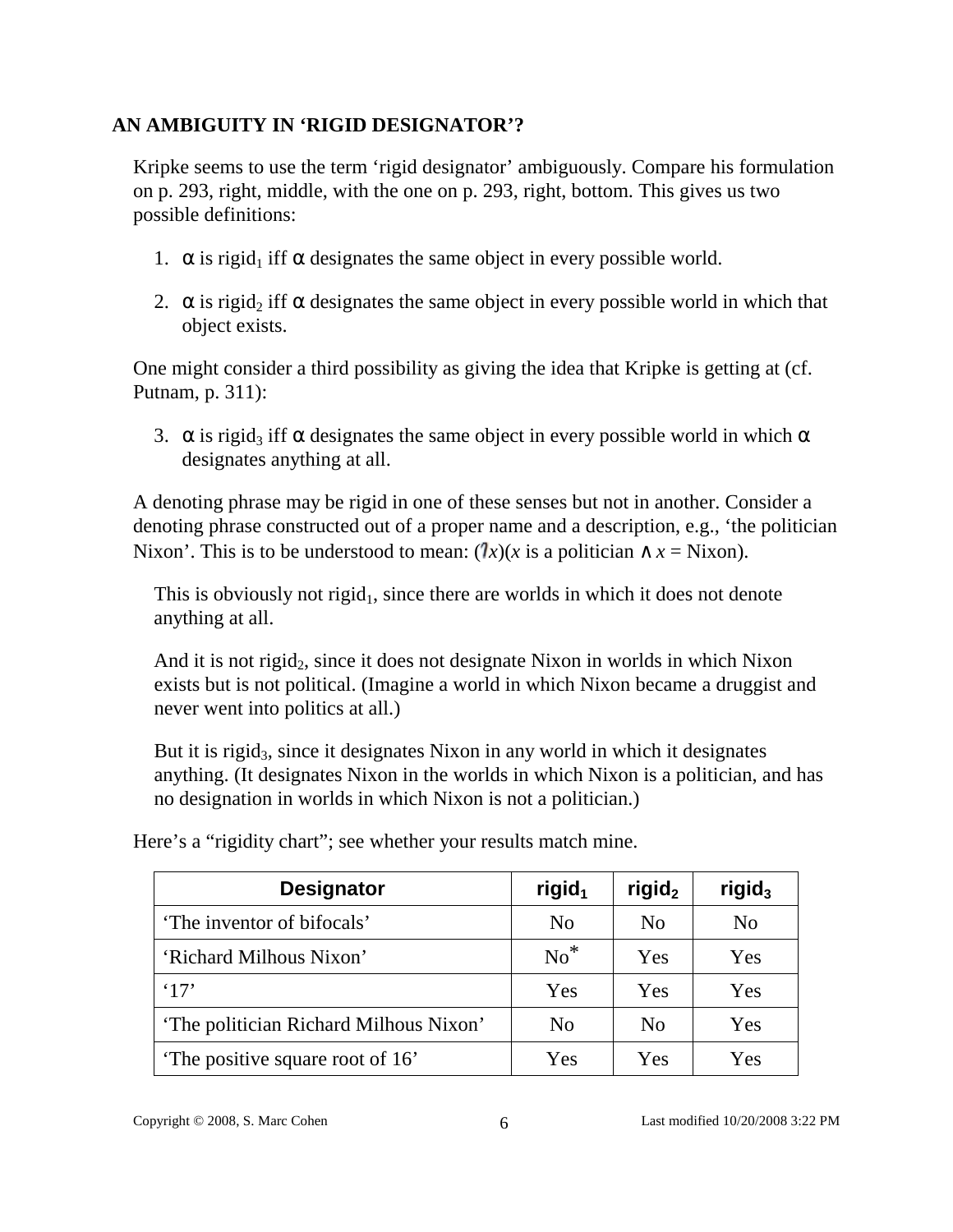\* The reason for the 'No' here is that there are worlds in which Nixon does not exist, and one might well assume that *x* must exist in *W* in order for a designator  $\alpha$  to designate *x* in *W*.

But it is likely that Kripke did not assume this. For he seems to have thought that a designator could designate an object even with respect to a world in which that object doesn't exist. Consider, for example, the claim "If Hitler had not existed, WWII would never have occurred." Here we are using the name 'Hitler' to designate the fanatical Fascist leader, and evaluating a claim about him with respect to a world in which he does not exist. It would seem that in order for us to make sense of such counterfactuals ('if *n* had not existed …', where *n* is a name) we have to allow names to designate an object with respect to a world in which that object does not exist.

So this ambiguity in 'rigid designator' may not affect Kripke's claim about names, for it seems plausible to maintain that proper names are rigid in all three senses, so long as we allow a designator to designate an object with respect to a world in which that object does not exist. Given this understanding, Kripke probably intended rigid<sub>1</sub> to be the sense he intended.

Finally, it seems pretty clear that Kripke did not intend every designator that is rigid<sub>3</sub> to count as a rigid designator. For a rigid designator should follow its designatum into every possible world in which that object exists. That is, to rigidly designate Nixon, a designator should designate him in every counterfactual situation. But 'the politician Nixon' does not designate Nixon in a world in which Nixon exists but never goes into politics.

Soames (*Beyond Rigidity*) calls such designators *partially descriptive names*, and claims that they are not rigid designators. His examples include: *Princeton University*, *Professor Saul Kripke*, *Justice Antonin Scalia*, *Miss Ruth Barcan*, *New York City*, *Mount Rainier*, *Puget Sound*, *Whidbey Island*, *The Empire State Building*, *Yankee Stadium*, etc.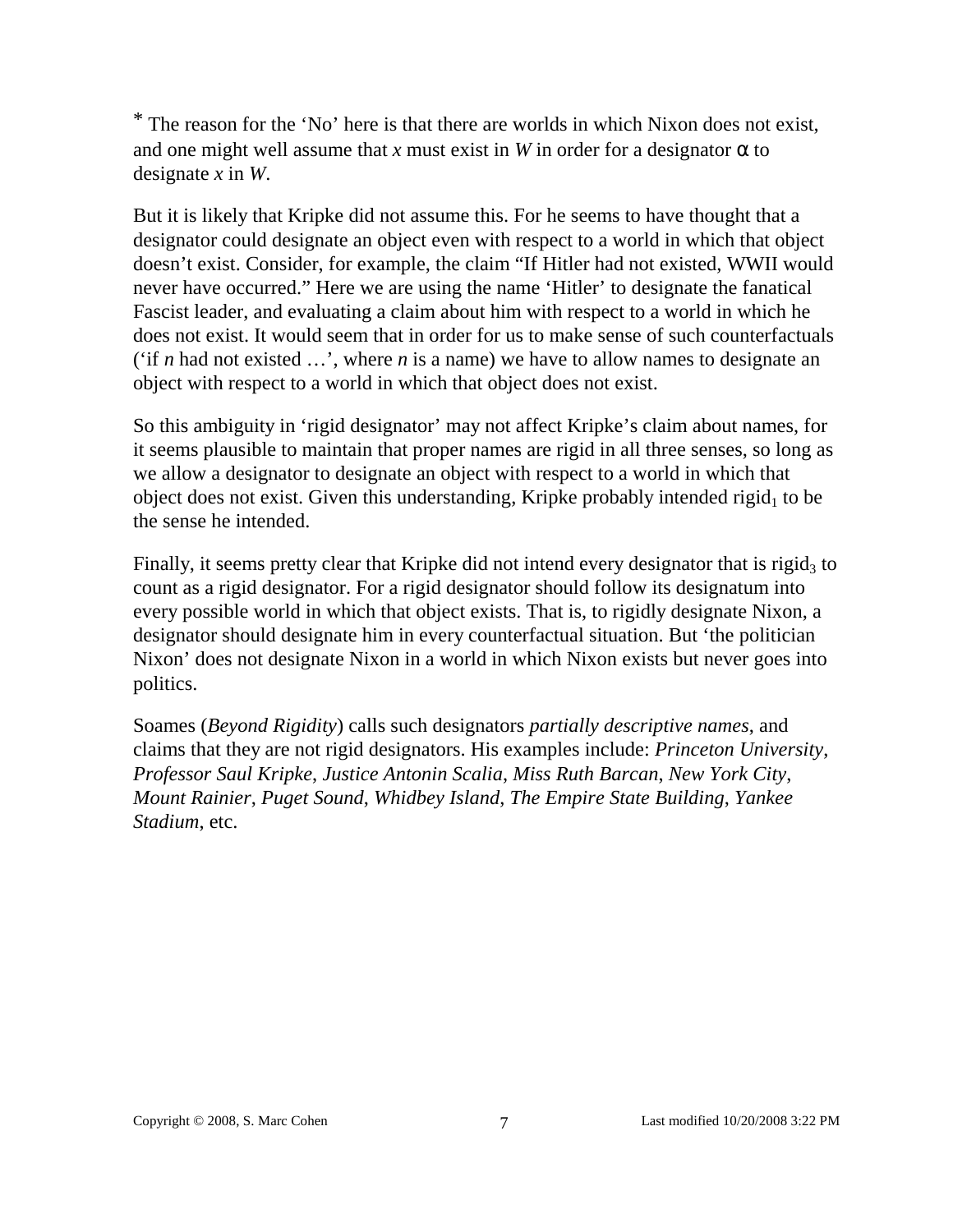### **THE CLUSTER THEORY**

Kripke couches his critique as being against what he calls the "cluster theory." It consists of the following theses:

- 1. To every name or designator 'X', there corresponds a cluster of properties … φ such that A believes  $\varphi$  X'.
- 2. One of the properties, or some conjointly, are believed by A to pick out some individual uniquely.
- 3. If most, or a weighted most, of the ϕ's are satisfied by one unique object *y*, then *y* is the referent of 'X'.
- 4. If the vote yields no unique object, 'X' does not refer.
- 5. The statement, 'If X exists, then X has most of the ϕ's' is known *a priori* by the speaker.
- 6. The statement, 'If X exists, then X has most of the  $\varphi$ 's' expresses a necessary truth.

But notice that Kripke's objections apply to any theory that tries to account for the meaning of proper names in terms of descriptions. Thus, it is directed against Frege (where a description provides the sense of a name) and Russell (where most names are thought of as abbreviated descriptions) as well as a theory that tries to account for the meaning of a name in terms of clusters of descriptions. So it is really a critique of **descriptivism** — any theory that attempts to provide a **semantic content for names by means of descriptions**.

### **CRITIQUE OF DESCRIPTIVISM**

### **Classifying Kripke's Arguments**

Following Soames (*Beyond Rigidity*), we can distinguish between Kripke's semantic, epistemic, and modal arguments against descriptivism. Suppose that *n* is a name and *the D* is a description (or cluster thereof) that is supposed to give the semantic content of *n*.

### **Semantic**

The referent of *n* is not linguistically determined by *the D* (or indeed by any description or set of descriptions). (vs. 2, 3, 4)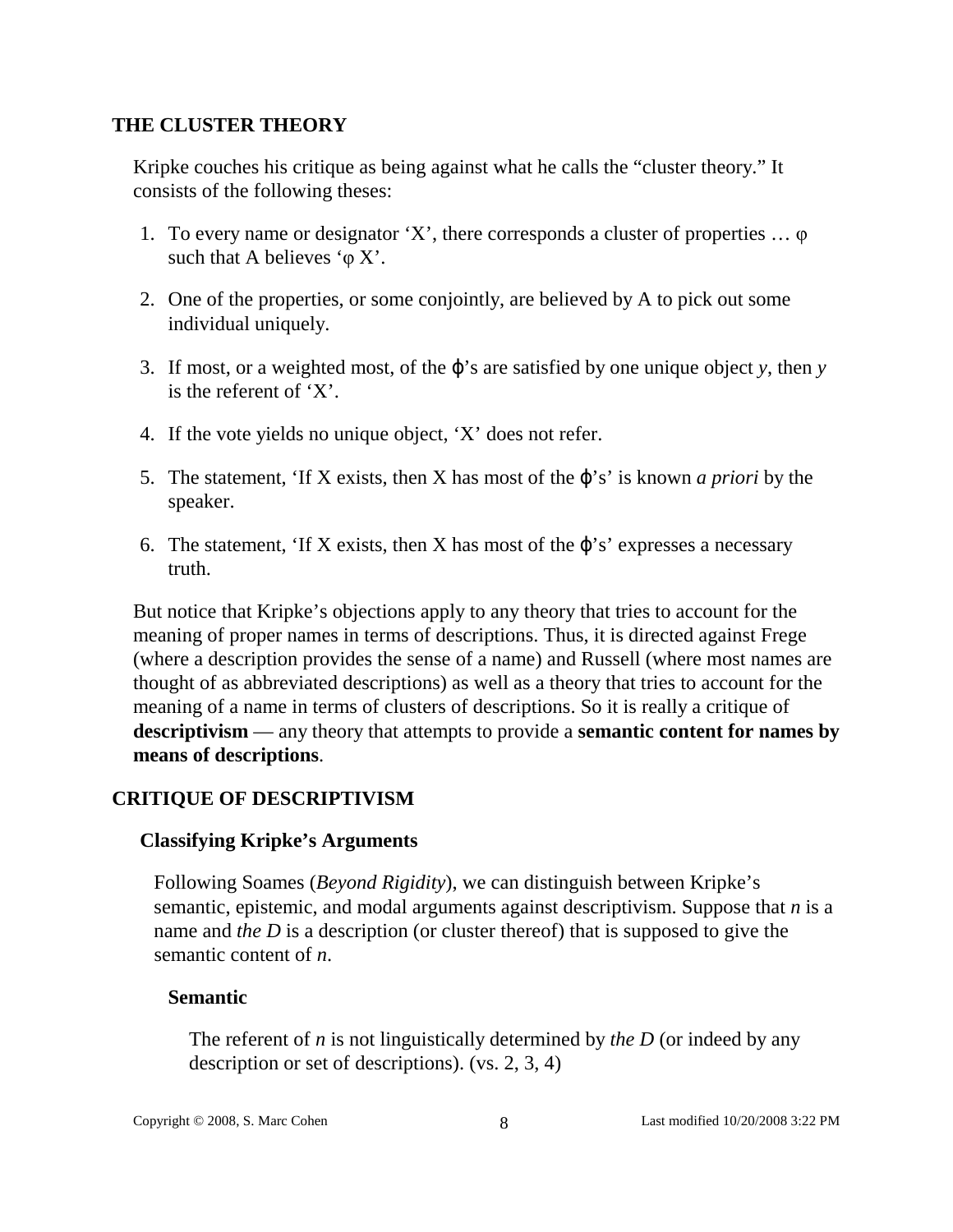### **Epistemic**

What is known or believed by a speaker who says '*n* is *F*' is different from what is known or believed by a speaker who says '*the D* is *F*'. (vs. 5)

#### **Modal**

Sentences like '*n* is *F*' behave differently from sentences like '*the D* is *F*' when placed in modal contexts. (vs. 6)

#### **The Semantic Arguments**

#### **Against thesis (2)**

(2) "One of the properties, or some conjointly, are believed by A to pick out some individual uniquely."

**Rebuttal:** The Feynman–Gell-Mann example (p. 297). Most people who use the names 'Feynman' and 'Gell-Mann' cannot supply descriptions that individuate these men. The typical user of the name 'Feynman' can only say 'Feynman is a famous physicist'; still, says Kripke, he uses 'Feynman' as a proper name of Feynman.

### **Against thesis (3)**

(3) "If most, or a weighted most, of the ϕ's are satisfied by one unique object *y*, then *y* is the referent of 'X'."

**Rebuttal:** the Gödel–Schmidt case (p. 298). Suppose Gödel had not proved the incompleteness of arithmetic, but that the work had been done by a different man named 'Schmidt'. Gödel managed to get a hold of the manuscript, and passed the work off as his own. In this situation, the description 'the man who discovered the incompleteness of arithmetic' would refer to Schmidt, not Gödel. But, Kripke maintains, 'Gödel' still refers to Gödel — for we are imagining a situation in which **Gödel** did not discover the incompleteness of arithmetic. We are not imagining a situation in which Schmidt was Gödel!

#### **Against thesis (4)**

(4) "If the vote yields no unique object, 'X' does not refer."

**Rebuttal:** the cases already described cover this (p. 299):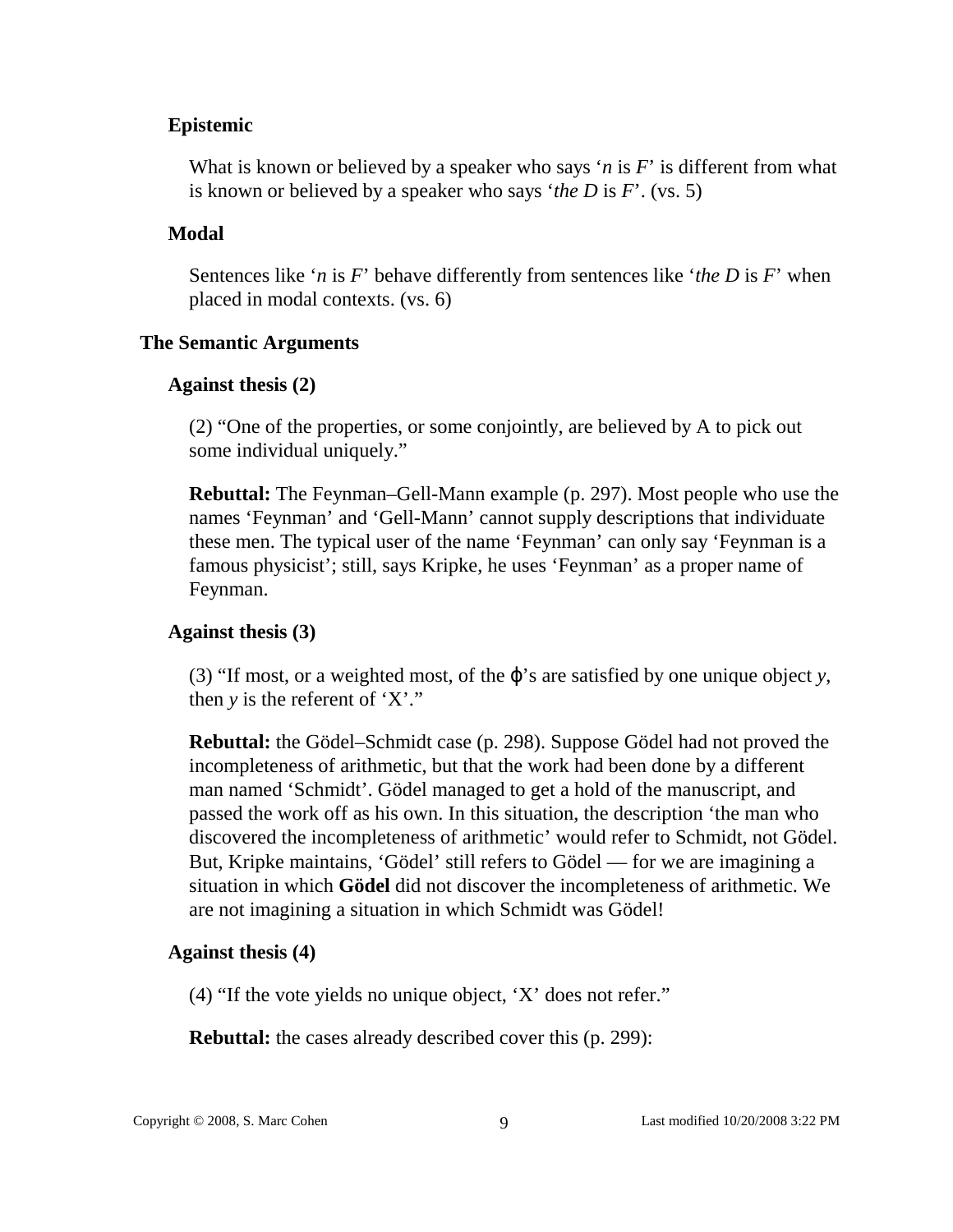### **Feynman case:**

Most speakers' descriptive backing for 'Feynman' (e.g., 'a physicist' or 'a leading contemporary theoretical physicist') does not yield a unique object.

#### **Gödel case:**

The speaker's descriptive backing may even yield **no** object. E.g., suppose **no one** had discovered the incompleteness of arithmetic, but "the proof simply materialized by a random scattering of atoms on a piece of paper" (p. 299). Then the descriptive backing for 'Gödel' would yield no object, but the name would still refer to Gödel.

#### **The Epistemic Arguments**

### **Against thesis (5)**

(5) "The statement, 'If X exists, then X has most of the ϕ's' is known *a priori* by the speaker."

**Rebuttal:** the Gödel–Schmidt case again. Even if I am right in thinking that Gödel is in fact the discoverer of incompleteness, and the 'Schmidt' story just a fantasy, I still can't know this *a priori*.

### **The Modal Arguments**

#### **Against thesis (6)**

(6) "The statement, 'If X exists, then X has most of the  $\varphi$ 's' expresses a necessary truth."

**Rebuttal:** The Aristotle example. "It just is not, in any intuitive sense of necessity, a necessary truth that Aristotle had the properties commonly attributed to him … It would seem that it's a contingent fact that Aristotle ever did *any* of the things commonly attributed to him today …" (pp. 295-96).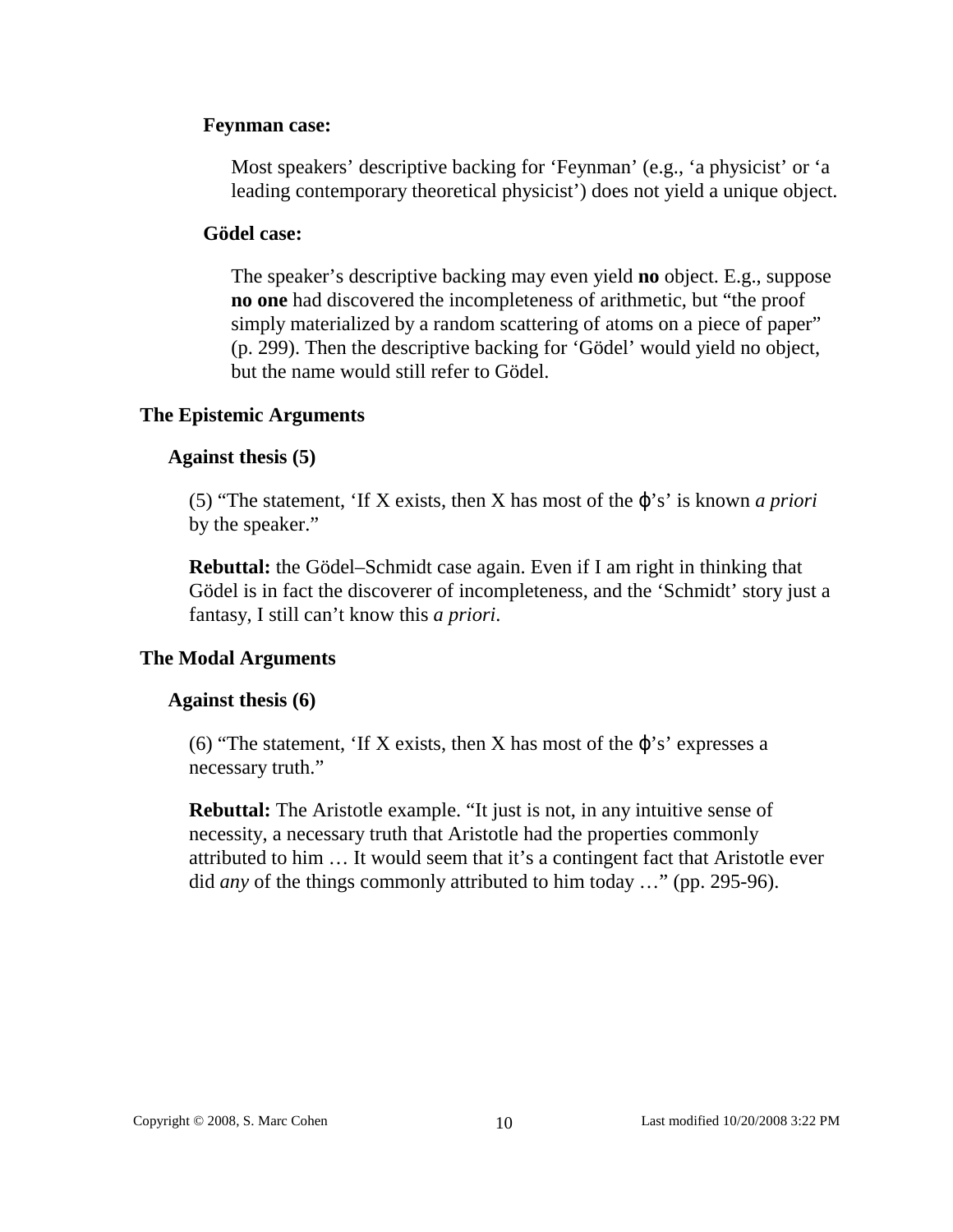Here a thought experiment helps to establish this. Fix on Aristotle. Suppose his parents had lived in a different town, not Stagira. Now, imagine that as a youth he never goes to Plato's academy. He stays at home, in Sparta, perhaps, where he becomes a physician, like his father. The rest of his life is virtually entirely different from the one we read about in the history books. What we have described is a possible world in which **Aristotle** has (virtually) none of the ϕ's (rather than a world in which Aristotle does not exist).

### **KRIPKE'S ALTERNATIVE: "INITIAL BAPTISMS" AND CAUSAL CHAINS**

Not an alternative theory, but a "better picture." Beginning on p. 299, left bottom:

"Someone, let's say, a baby, is born; his parents call him by a certain name. They talk about him to their friends, Other people meet him. Through various sorts of talk the name is spread from link to link as if by a chain. A speaker who is on the far end of this chain, who has heard about, say Richard Feynman, in the market place or elsewhere, may be referring to Richard Feynman even though he can't remember from whom he first heard of Feynman or from whom he ever heard of Feynman."

The idea is that there is a **causal link** between an initial use of a name (an "initial baptism") and subsequent uses by later speakers. It is this causal link, not the speaker's grasp of the descriptive content of the name, that determines which thing his use of the name refers to. Kripke calls this a "better picture" than the description theory, but not yet quite a theory (p. 300):

"A rough statement of a theory might be the following: An initial 'baptism' takes place. Here the object may be named by ostension, or the reference of the name may be fixed by a description. When the name is 'passed from link to link', the receiver of the name must, I think, intend when he learns it to use it with the same reference as the man from whom he heard it."

Kripke does not claim that this is an *analysis* of the notion of reference: "it takes the notion of intending to use the same reference as a given" (p. 300).

Kripke's picture stresses the importance of the notion of **intending to refer** in describing the causal chain. Each user of the name implicitly intends to refer, when he uses it, to the object to which those from whom he learned it intended to refer. And this chain must stretch back to an initial baptism — an event in which the object named itself figures causally.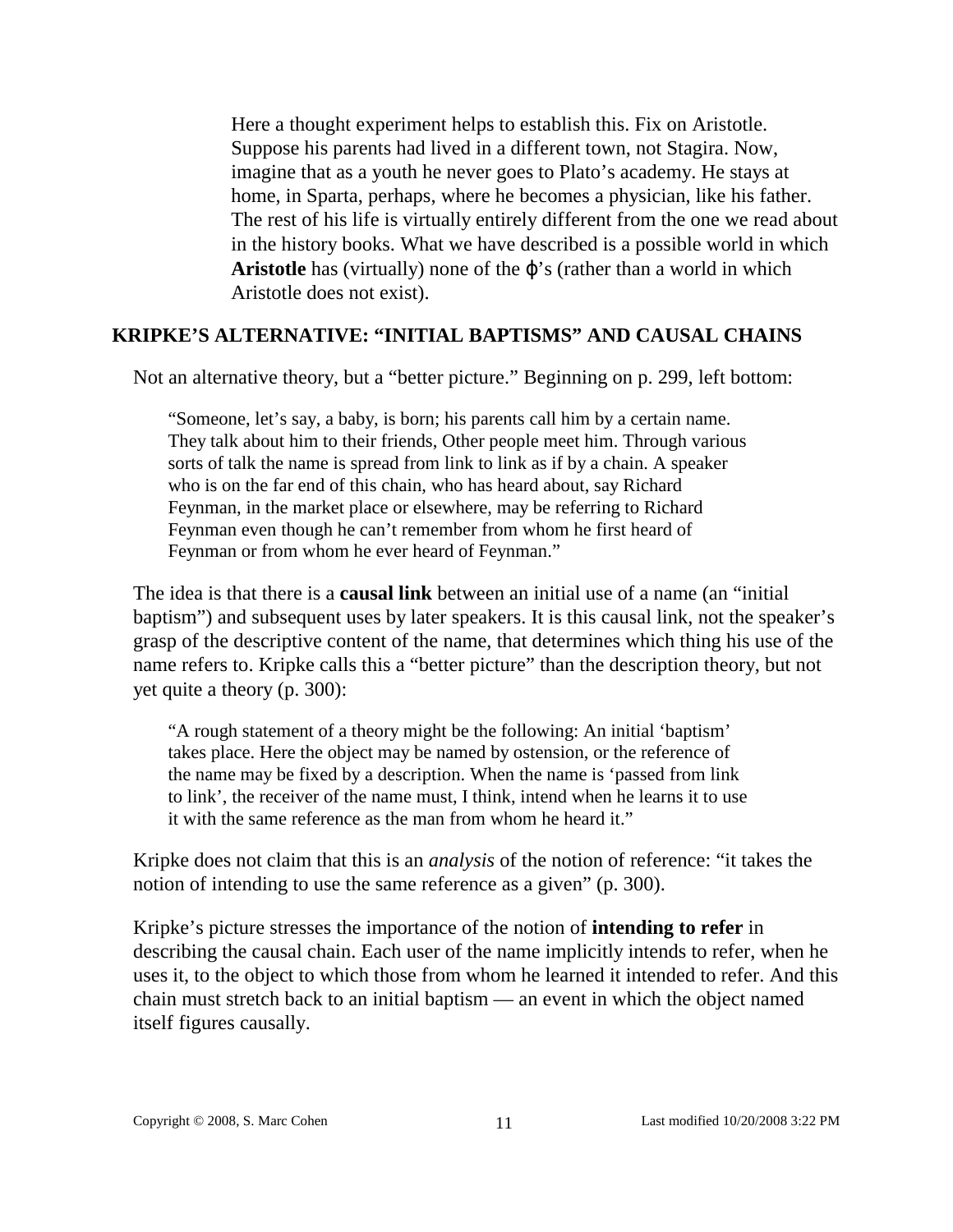So it's not quite right to suppose that Kripke's "picture" takes the mental component out of the theory of reference just because it replaces the description theory with a theory of causal communicative links. For the nodes in the causal chain are **intentions to refer** (and, of course, the overt acts of dubbing, naming, etc. that manifest those intentions).

# **IDENTITY STATEMENTS BETWEEN NAMES**

Kripke claims that when an identity statement involves a rigid and a nonrigid designator (flanking the identity sign), the statement is **not necessary**. (Cf. 'Franklin = the inventor of bifocals'. It is only a contingent fact that Franklin was the unique individual who invented bifocals.)

In general, any true statement of the form ' $N =$  the  $\varphi$ ', where '*N*' is a rigid designator and 'the ϕ' is a nonrigid designator, will be only contingently true. For if '*N*' designates the same object in all possible worlds, but 'the ϕ' designates different objects in different possible worlds, there will be at least one possible world in which  $'N$  = the  $\varphi'$  is not true. Hence, it's not necessary (i.e., it is not true in all possible worlds).

Note: some true statements of the form ' $N =$  the  $\varphi$ ' will be necessarily true, but that will require that 'the  $\varphi$ ' be a rigid designator. This is the right result, since it is intuitively clear that  $4$  = the positive square root of 16' is necessarily true.

Any statement of the form ' $N = M$ ', where '*N*' and '*M*' are rigid designators, will be a **necessary truth** if it is true at all. (This follows from the definitions of 'rigid designator' and 'necessary truth'.)

So, since Kripke is committed to the thesis that proper names are rigid designators, he must also hold that **every identity statement involving proper names is either necessarily true or necessarily false**.

To try to make this somewhat startling thesis seem more plausible, Kripke defends it in the case of 'Hesperus = Phosphorus'. 'Hesperus' is a name that has been given to the evening star. 'Phosphorus' is a name of the morning star. (That is, both names refer to Venus.)

Now it may seem that Hesperus might not have been Phosphorus (i.e., that 'Hesperus = Phosphorus' is not a necessary truth'). For we can imagine a world in which it is not the same planet that is the last visible in the morning and the first visible in the evening. In such a world, we might have named **two different planets** with the names 'Hesperus' and 'Phosphorus'.